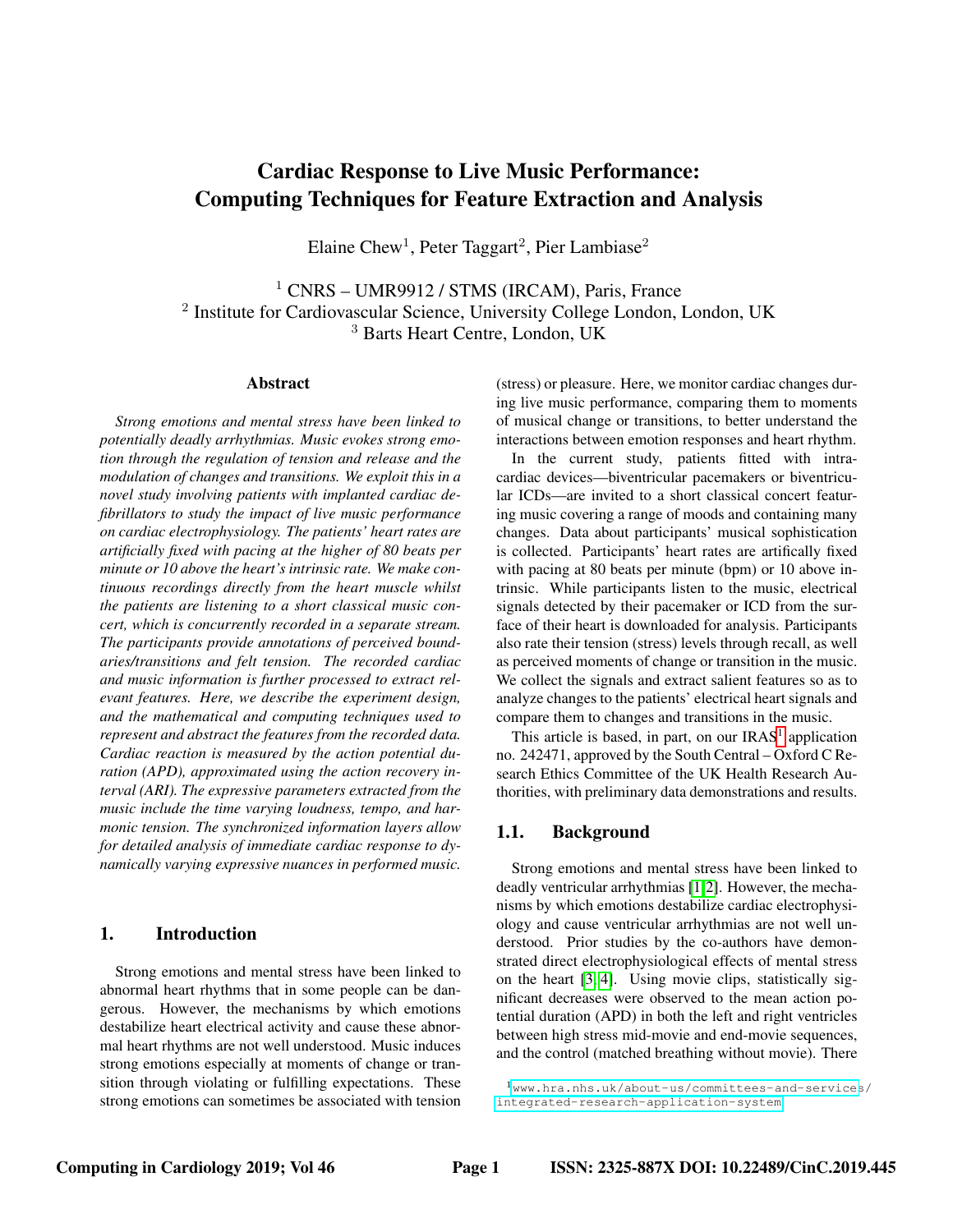was also statistically significant shortening of the APD between the low-stress movie-start sequence and the highstress mid-movie and end-movie sequences. While related studies using music exist [\[5](#page-3-4)[–8\]](#page-3-5), none have explored APD response, nor considered ecological music sources.

Our aim here is to study the impact of music, in particular music in ecological live performance situations and the emotions and stresses it induces, on cardiac electrophysiology. The goal is to correlate analytical measurements of expressive parameters such as tempo, loudness, and harmonic tension with listeners' physiological responses to identify musical signatures that provoke anxiety as well as promote pleasure, and chart their effects on cardiac electrophysiology so as to increase the understanding of the pathways that affect mood and heart rhythm.

### 2. Study Design

This section gives the rationale for the study design.

# 2.1. The Concert

For ecological validity, our study was designed to take place in a live concert setting. Each of the three concerts was attended by two-to-three patients to ensure device programmer and cardiologist coverage. Prior studies mentioned above focussed only on recorded music stimuli, either short duration audio of acoustic music or synthesized MIDI files. Studies have shown that emotion responses to music are heightened in situations of live performance [\[9\]](#page-3-6), our choice for maximal cardiac response.

The music stimuli have also been chosen to exhibit sharp (and gradual) changes in musical properties, and to range widely in tension. The first concert featured Chopin's *Ballade No.2*, a romantic piano work, and music based on rhythms transcribed from ECG recordings of transitions in/out of Ventricular Tachycardia (VT) during an electrophysiology (EP) procedure. The latter were collaged from the Chopin Ballade and Mars from Holst's *The Planets*, which had similar rhythms, and are potentially stressful to the patients for non-musical reasons. Jonathan Berger's "Intermezzo," a modern piece, and Wilhelm Kempff's piano arrangement of the "Siciliano" from Bach's flute sonata (BWV 1031) were added to subsequent concerts.

# 2.2. Heart Rhythm Acquisition

Prior to each performance, participants' pacemakers or ICDs are programmed from CRT to dual chamber pacing and fixed at the higher of 80 bpm or 10 above the heart's intrinsic rate. Pacing slightly above resting heart rates is essential because the APD is strongly affected by heart rate, decreasing with increasing heart rate and vice versa. Patients are given ten minutes to adjust to the new setting while comfortably seated. Pacing, audio, and video are synchronized with claps. Pacing is maintained for the duration of the performance, then reverted to the original settings. Intracardiac electrogram (EGM) signals at 512Hz resolution are downloaded from the pacemaker or ICD lead connected to the left ventricle (LV Distal tip 1) whilst participants are listening to the music.

#### 2.3. Music Annotations

After each concert, participants provide information on the moments of change—abrupt alterations of acoustic properties or music structure—and transition—changes that take place over a period of time—that they perceived in the music. Audio and video recordings of the concert they just witnessed are played back to the participants during the annotation session to assist in recall. Boundary annotation is done with only audio feedback. Next, participants rate the tension felt during the performance—for the first concert, emotion annotations were also collected. The annotations were collected via existing  $(ELAN<sup>2</sup>)$  $(ELAN<sup>2</sup>)$  $(ELAN<sup>2</sup>)$  and bespoke software. Participants also complete a reduced Goldsmiths Musical Sophistication Index (Gold-MSI<sup>[3](#page-1-1)</sup>) survey to assess their musical background.

#### 3. Computational Methods

This section describes how the APD and musical parameters are extracted from the EGM and music audio signals.

## 3.1. EGM: Action Potential Duration

Cardiac reaction is measured by the APD, an electrical parameter of major importance in the development of serious and fatal rhythm disturbances. As in [\[4\]](#page-3-3), the APD is approximated using the ARI computed from the EGM signal, p. The start of each segment is located using the

<span id="page-1-0"></span>

<span id="page-1-1"></span><sup>3</sup><www.gold.ac.uk/music-mind-brain/gold-msi>



<span id="page-1-2"></span>Figure 1. Activation recovery interval: plot shows the EGM signal, p, vs. frames (512 Hz)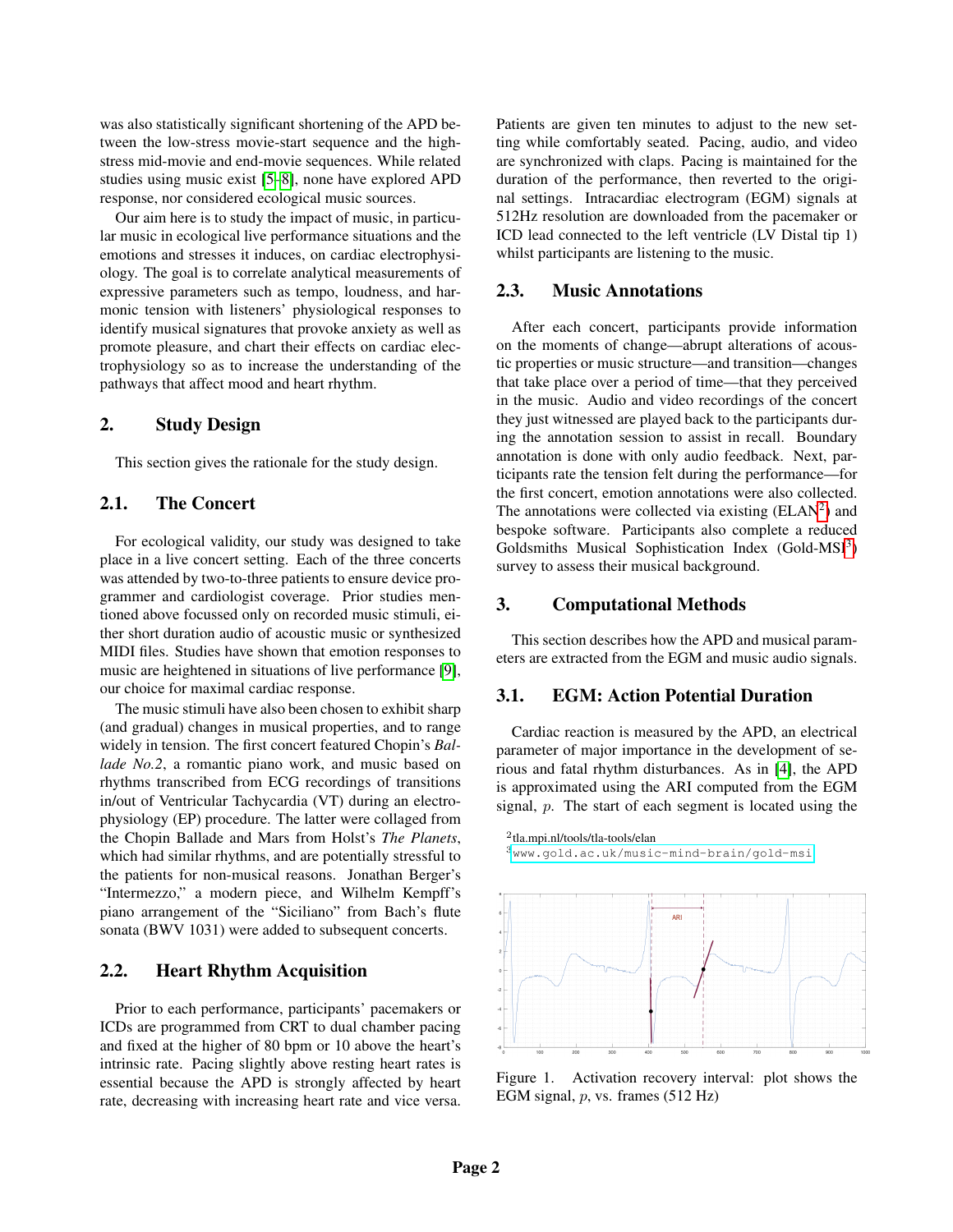findpeaks function in MATLAB with suitable thresholds. The EGM signal from start to end of the altered pacing is then smoothed using loess regression (second-degree polynomial, span 20) to give  $\tilde{p}$ . A difference function then estimates the derivative,  $dp/dt$ , from the smoothed EGM signal. Inside a given segment, the ARI is given by the time between  $\arg \max_t dp/dt$  and  $\arg \min_t dp/dt$  as shown in Figure [1.](#page-1-2) The second plot in Figure [2](#page-2-0) shows ARI values with a three-point weighted moving average smoothing. Normal probablity plots (not displayed) show that the ARI values follow an approximate normal distribution. Highlighted in the plot are data points more than 1.96 standard deviations from the mean. The graph shows that, for this patient, there are many more statistically significant long ARIs before the concert; and, more statistically significant shorter ARIs (associated with stress) after the concert.

# 3.2. Audio: Loudness and Tempo

Loudness is one of the most primal features in communication through music and sound. It is a perceptual quality that changes with frequency (same intensity sounds of different pitch have different loudness), duration (sensing loudness takes time, and transient loudness can be modeled by the peak while sustained loudness by the average) and masking by sounds in the same frequency band. We extract loudness values (in sones) from the recorded audio using the method outlined in [\[10\]](#page-3-7), which uses the MATLAB music analysis (MA) toolbox<sup>[4](#page-2-1)</sup>. An example output can be seen in the third plot in Figure [2.](#page-2-0) Note that the cluster of statistically significant low ARI values around 840s and 860s coincides with the first loud section in the Chopin.

Tempo tells us the rate at which the music is progressing from beat to beat, where beats are pulses one might tap to while listening to the music. Even state-of-the-art music beat trackers frequently fail when applied to music with highly variable beats, as is the case here, so the performer provides the beats (in seconds),  $[b_i]$ , by marking them man-ually on the recorded audio signal using Sonic Visualiser<sup>[5](#page-2-2)</sup>. The instantaneous tempo (in beats per minute),  $[v_i]$ , is then  $60/(b_{i+1}-b_i)$  at time  $t_i = (b_{i+1}-b_i)/2$ . The bottom plot in Figure [2](#page-2-0) gives the performed tempo for Chopin, and the before/during/after VT rhythms of the Arrhythmia Suite, approximately the RR intervals of the ECGs from which the pieces were derived. Note that the arousing loud section with the low ARIs in the Chopin is also a fast one.

## 3.3. Score: Harmonic Tension

Musical tension is an essential part of music. Musicians choreograph expectation to evoke strong emotions. Expectation leads to anticipation; anticipation induces stress

<span id="page-2-1"></span><sup>4</sup><www.pampalk.at/ma>



<span id="page-2-0"></span>Figure 2. Action recovery intervals (second from top) computed from the EGM, aligned with the music audio signal (top) and audio loudness and music tempo/rhythm information; vertical lines delineate boundaries between the Chopin Ballade and the two Arrhythmia Suite pieces

and dopamine release [\[11\]](#page-3-8). The realization of the expected outcomes can trigger tension release, activating pleasure channels associated with food, drugs, and sex [\[12\]](#page-3-9).

While tension can stem from a number of sources, including silence, the focus here is on harmonic tension. We use the method described in [\[13,](#page-3-10) [14\]](#page-3-11) based on the spiral array [\[15\]](#page-3-12) to compute three measures of harmonic tension: (1) cloud diameter (degree of dissonance or clashing sounds); (2) cloud momentum (how much/quickly the harmony changes); and, (3) tensile strain (how far the context has veered from the global key). Figure [3](#page-3-13) shows the harmonic tension parameters aligned with the audio and ARI.

The lowest ARI value, 274.4 ms at 818.6 s, marking the greatest stress response, occurs in the first instance of the stormy passage in the Chopin. It is not only loud and fast, it is also the moment of great harmonic instability, marked by high and rising cloud diameter/momentum and tensile strain. The highest ARI value during the concert, 292.0 ms at 892.2 s, occurs in the languid, slow section after the storm, at the long-awaited harmonic resolution (release) back to the global key, with low diameter and tensile strain.

<span id="page-2-2"></span><sup>5</sup><sonicvisualiser.org>